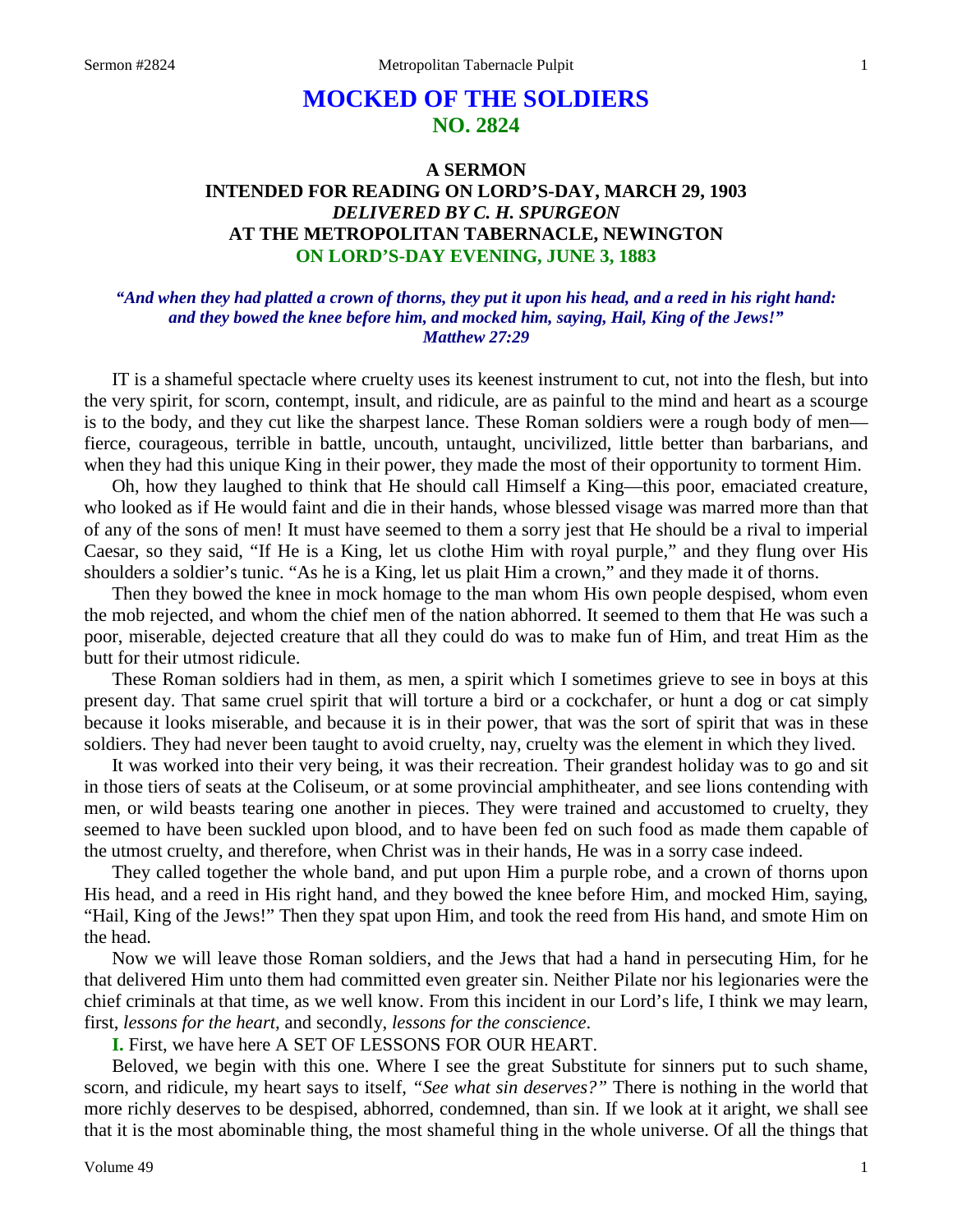ever were, this is the thing which most of all deserves to be loathed and spurned. It is not a thing of God's creating, remember. It is an abortion, a specter of the night, which plucked a host of angels from their thrones in heaven, drove our first parents out of paradise, and brought upon us unnumbered miseries.

Think, for a minute, what sin is, and you will see that it deserves ridicule for its folly. What is sin? It is rebellion against the Omnipotent, a revolt against the Almighty. What utter folly that is! Who shall hurl himself against the bosses of JEHOVAH'S buckler, and not be dashed in pieces? Who shall rush upon the point of His spear, and hope to vanquish Him? Laugh to scorn such folly as that. Under that aspect, sin is the apex of folly, the climax of absurdity, for what power can ever stand up against God, and win the day?

But further, sin deserves to be scorned because it is a wanton attack upon One who is full of goodness, and justice, and truth. Note that evil thing that assails the Most High, and brand it so that the mark of the iron shall abide on it forever. Set it up in the public pillory, and let all true hearts and hands hurl scorn upon it for having disobeyed the perfect law of God, angered the generous Creator and Preserver of men, done despite to eternal love, and infinite damage to the best interests of the human race. It is a ridiculous thing because it is fruitless, and must end in being defeated. It is a shameful thing because of its wanton, malicious, unprovoked attack upon God.

If you will look back a little, and consider what sin attempted to do, you will see the reason why it should be shamed for its audacity. "Ye shall be as gods," said he who was the mouthpiece of sin, but are we, by nature, like gods? Are we not more like devils? And he who uttered that lie—even Satan—did he succeed as he expected when he dared to rebel against his Creator? See how his former glory has vanished! How art thou fallen from heaven, O Lucifer, son of the morning, and how is thy brightness quenched in everlasting night!

Yet sin, speaking through the lips of Satan, talked about being a king, and of making all of us kings, but it has only degraded us to the dunghill and to utter beggary, ay, to worse than that, to death and hell. What spitting, sin deserves! If it is to be crowned, let it be crowned with thorns. Bow not your knee to it, but pour upon it all the scorn you can.

Every true and honest heart in heaven, among the angels and the glorified spirits, and on earth, among sanctified men and women, must look upon sin as a thing worthy of unspeakable contempt. May God make sin as contemptible in our sight as Christ appeared to be to the Roman soldiers! May we scoff at its temptations, may we scorn its proffered rewards, and may we never bow our hearts to it in any degree whatsoever, since God has set us free from its accursed thralldom!

That is the first lesson for our hearts to learn from the mockery of our Savior by the soldiers—see what a contemptible thing sin is.

Learn, next, my dear brethren and sisters, *how low our glorious Substitute stooped for our sake*. In Him was no sin either of nature or of act. He was pure, entirely without spot before God Himself, yet, as our Representative, He took our sin upon Himself. "He was made sin for us," says the Scripture most emphatically, and inasmuch as He was regarded as being the sinner, though in Him was no sin, it naturally followed that He should become the object of contempt.

But what a wonder that it should be so! He, who created all things by the word of His power, and by whom all things consist—He who counted it not robbery (not a thing to be grasped) to be equal with God—sits in an old chair to be made a mimic king, and to be mocked and spat upon! All other miracles put together are not equal to this miracle, this one rises above them all, and out-miracles all miracles that God Himself, having espoused our cause, and assumed our nature, should deign to stoop to such a depth of scorn as this.

Though myriads of holy angels adored Him, though they would have gladly left their high estate in heaven to smite His foes, and set Him free, He voluntarily subjected Himself to all the ignominy that I have described, and much more which is utterly indescribable—for who knows what things were said and done in that rough guard room, which holy pens could not record, or what foul jests were made, and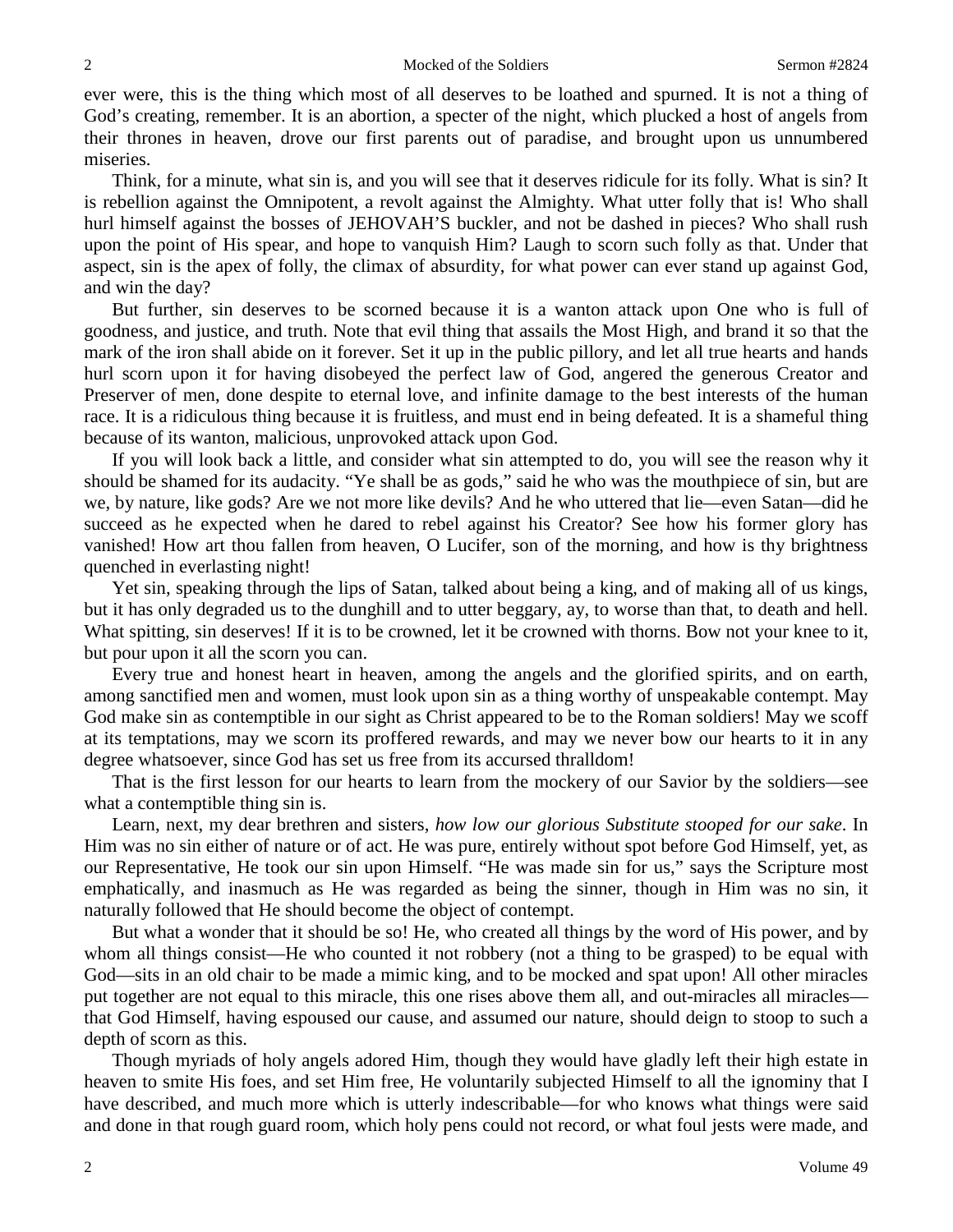what obscene remarks were uttered, which were even more shocking to Christ than the filthy spittle which ran down His blessed cheeks in that time of shameful mockery?

Ah, my brothers and sisters, you cannot imagine how low your Lord stooped on your account! When I hear any say that they have been so slandered for His sake that they cannot endure it, I have wished that they knew what He endured on their account. If we stood in the pillory, and all mankind hooted at us for a million million years, it would be as nothing compared with the wondrous condescension of Him who is God over all, blessed forever, stooping as He did for our sake.

That is the second lesson for our hearts to learn.

Then let me say to you very tenderly, wishing that some other voice could speak of it more effectively, *see how your Redeemer loved you.* You know that when Christ stood by the grave of Lazarus and wept, the Jews said, "Behold how he loved him!" Ah! but look at Him there among those Roman soldiers—despised, rejected, insulted, ridiculed, and then let me say to you, "Behold how He loved us—you and me, and all His people!" In such a case I might quote the words of John, "Behold, what manner of love!" But this love of Jesus is beyond all manner and measure of which we can have any conception.

If I were to take all our love to Him, and heap it up like a vast mountain, if I were to gather all the members of the one church of Christ on earth, and bid them empty their hearts, and then fetched out of heaven the myriads of redeemed and perfected spirits before the throne, and they added all their heart's love, and if I could collect all the love that ever has been and that ever shall be throughout eternity in all the saints—all that would be but as a drop in a bucket compared with the boundless, fathomless love of Christ to us, that brought Him down so low as to be the object of the scorn and derision of these wicked men for our sake. So, beloved, from this sad scene let us learn how greatly Jesus loved us, and let each one of us, in return, love Him with all our heart.

I cannot leave this set of lessons for your heart without giving you one more, that is, *see the grand facts behind the scorn*.

I do believe—I cannot help believing—that our blessed Master, when He was in the hands of those cruel soldiers, and they crowned Him with thorns, and bowed before Him in mock reverence, and insulted Him in every possible way, all the while looked behind the curtain of the visible circumstances, and saw that the heartless pantomime—nay, tragedy—only partially hid the divine reality, for He was a King even then, and He had a throne, and that thorn-crown was the emblem of the diadem of universal sovereignty that shall, in due season, adorn His blessed brow, that reed was to Him a type of the scepter which He shall yet wield as King of kings and Lord of lords, and when they said, "Hail, King of the Jews!" He heard, behind that mocking cry, the triumphant note of His future glory, "Hallelujah! Hallelujah! Hallelujah! the LORD God omnipotent reigneth, and he shall reign for ever and ever!"

For when they mockingly bowed the knee to Him, He saw all nations really bowing before Him, and His enemies licking the dust at His feet. Our Savior knew that these ribald soldiers, unconsciously to themselves, were setting before Him pictures of the great reward of His soul-travail. Let us not be discouraged if we have to endure anything of the same sort as our Lord suffered. He was not discouraged, but remained steadfast through it all.

Mockery is the unintentional homage which falsehood pays to truth. Scorn is the unconscious praise which sin gives to holiness. What higher tribute could these soldiers give to Christ than to spit upon Him? If Christ had received honor from such men, there would have been no honor in it to Him.

You know how even a heathen moralist, when they said to him, "So-and-so spoke well of you yesterday in the market," asked, "What have I done amiss that such a wretch as that should speak well of me?" He rightly counted it a disgrace to be praised by a bad man, and because our Lord had done nothing amiss, all that these men could do was to speak ill of Him, and treat Him with contumely, for their nature and character were the very opposite of His.

Representing, as these soldiers did, the unregenerate, God-hating world, I say that their scorn was the truest reverence that they could offer to Christ while they continued as they were, and so, at the back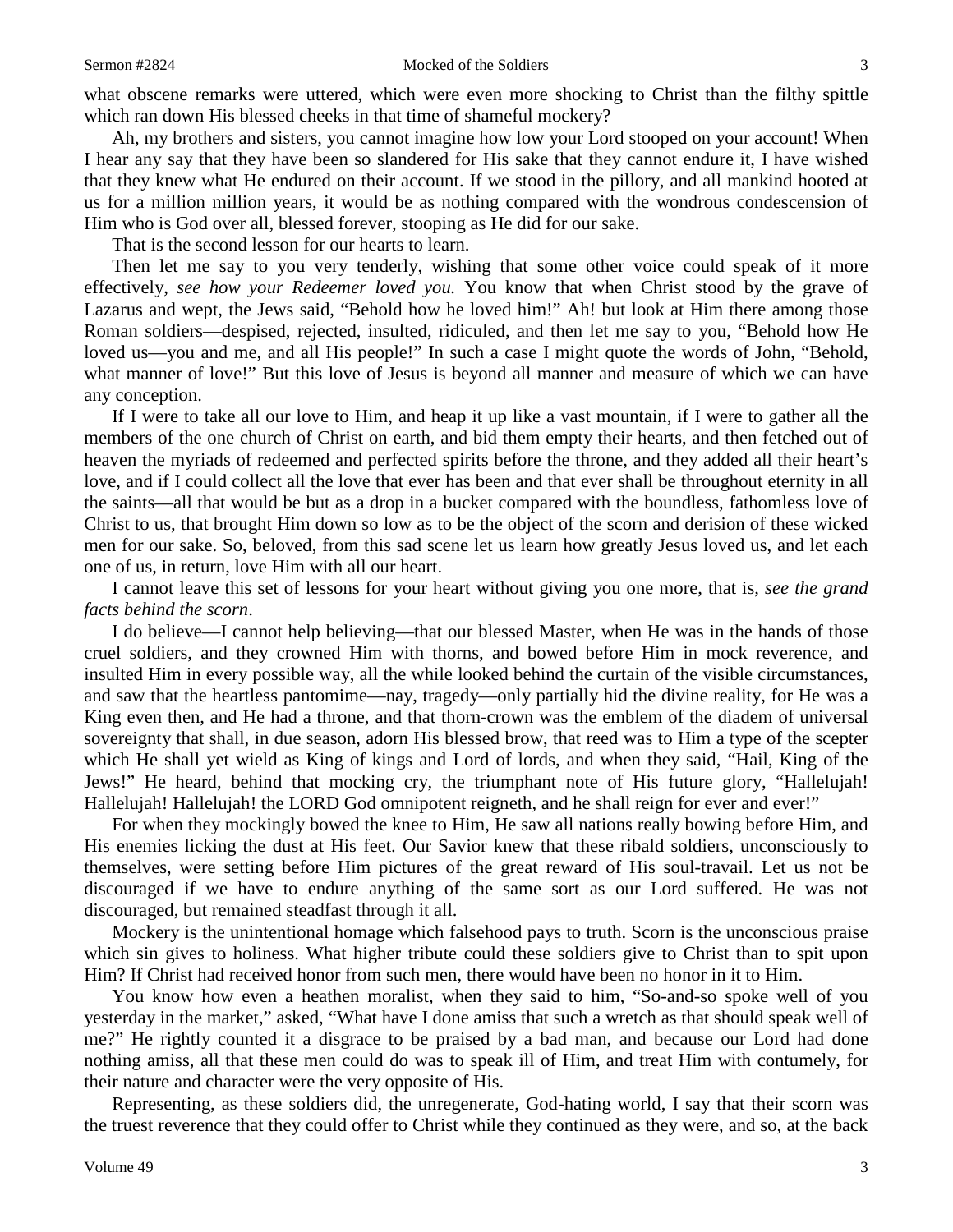of persecution, at the back of heresy, at the back of the hatred of ungodly men to the cross of Christ, I see His everlasting kingdom advancing, and I believe that "the mountain of the LORD'S house shall be exalted above the hills," and that "all nations shall flow unto it," even as Isaiah foretold, that Jesus shall sit upon the throne of David, and that of the increase of His kingdom there shall be no end, for the kings of the earth shall bring their glory and honor unto Him, "and he shall reign for ever and ever. Hallelujah!" Glory be to His holy name!

Have all our hearts truly learned these four grand lessons—the shamefulness of sin—the condescension of our Lord—the immeasurable love which made Him so condescending—and the ineffable glory which hides behind the skirts of all this shame and sorrow? If not, let us beseech the Holy Spirit to teach them to us.

**II.** Now I want to give you, from this same incident, A SET OF LESSONS FOR YOUR CONSCIENCE.

And first, it is a very painful reflection—let your conscience feel the pain of it—that *Jesus Christ can still be mocked*. He has gone into the heavens, and He sits there in glory, but yet, spiritually, so as to bring great guilt upon him who does it, the glorious Christ of God can still be mocked, and He is mocked by those who deride His people.

Now, men of the world, if you see faults and failings in us, we do not wish you to screen us. Because we are the servants of God, we do not ask for exemption from honest criticism, we do not desire that our sins should be treated with more leniency than those of other men, but at the same time, we bid you beware that you do not slander, and scandalize, and persecute those who are the true followers of Christ, for if you do, you are mocking and persecuting Him.

I believe that if it be the poorest of His people, the least gifted and the most faulty, yet, if they are evilly spoken of for Christ's sake, our Lord takes it all as done to Himself. You remember how Saul of Tarsus, when he lay smitten on the ground, heard a voice which said to him, "Saul, Saul, why persecutest thou me?" "Well, but," he might have said, "I have never persecuted thee, Lord." No, but he dragged Christian men and women to prison, and scourged them, and compelled them to blaspheme, and because he had done this to Christ's people, Christ could truly say to him, "Inasmuch as thou hast done it unto one of the least of these my brethren, thou hast done it unto me."

If you persecutors want to amuse yourselves, you can find much cheaper sport than that of slandering the servants of Christ. Remember that the Lord has said concerning them, "He that toucheth you toucheth the apple of his eye." If you were to touch the apple of a man's eye, you would be provoking him to defend himself, so do not arouse Christ's righteous anger by scoffing at any of His people. I say no more upon that point, if the message is meant for any man here, let him give heed to the warning.

Next, Christ may be mocked by contemning His doctrine. It seems to me a fearful thing that men should ever hold up Christianity to scorn, yet nowadays, there is scarcely any portion of the truth of God which is not ridiculed and caricatured. It is stripped of its own clothes and dressed up in somebody else's old purple cloak, and then it is set in a chair, while men pretend great homage for it, and salute it, saying that they have great reverence for Christ's teaching, but before long they spit in its face, and treat it with the utmost disdain.

There are some who deny the Deity of Christ, others who hate the central doctrine of His atoning sacrifice, while many rail at justification by faith, which is the very heart of the Gospel. Is there any doctrine—I scarcely know one—which has escaped the mockery and scorn of ungodly men? In the present day if a man wants to make himself a name, he does not write upon something which he understands, and which is for the public weal, but he straightway begins to assail some doctrine of Scripture of which he does not know the meaning, he misrepresents it, and sets up some notion of his own in opposition to it, for he is a "modern thought" man, a person of much importance.

It is easy work to scoff at the Bible, and to deny the truth. I think that I could myself pose as a learned man, in that way, if ever the devil should sufficiently control me to make me feel any ambition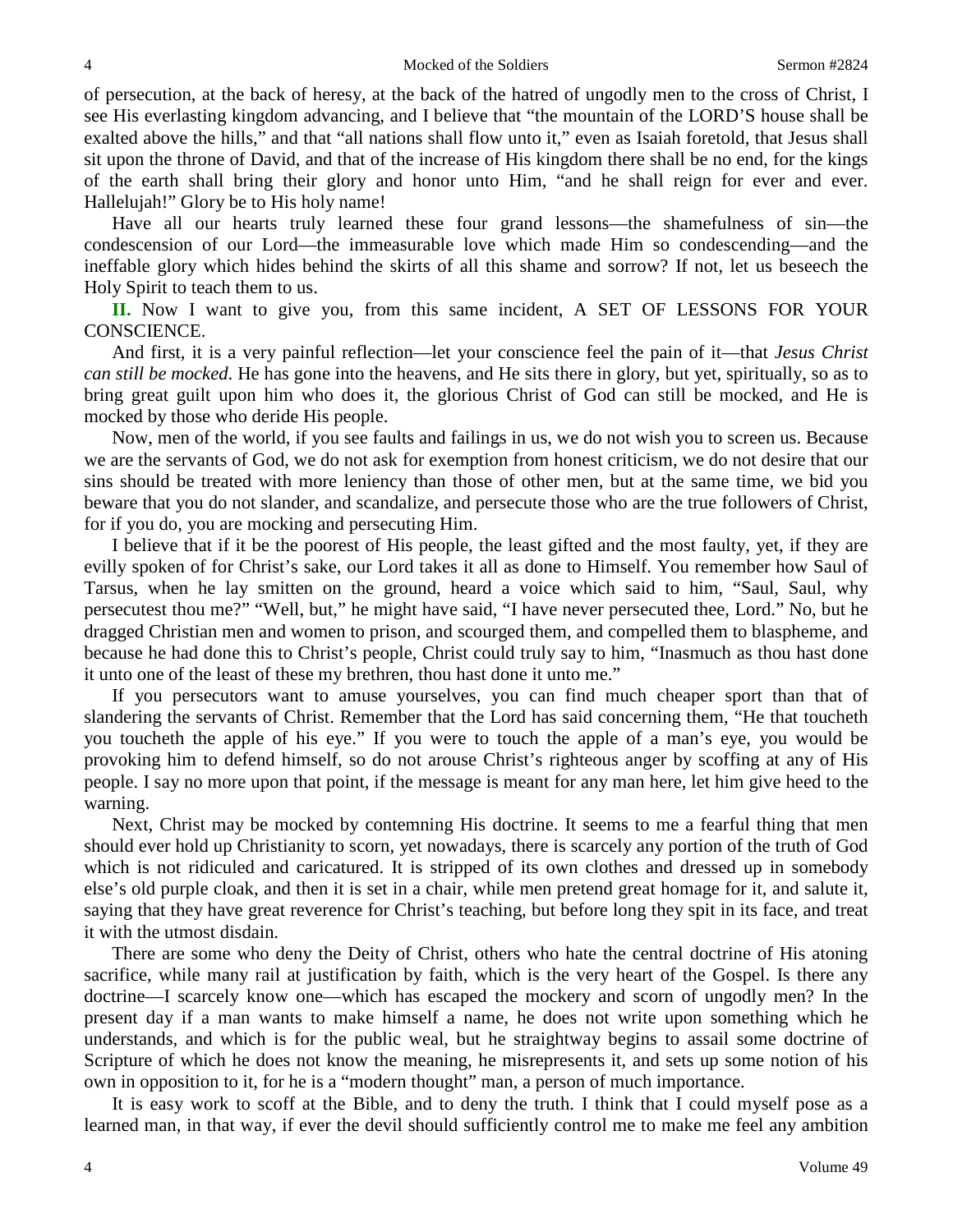of that sort. In fact, there is scarcely a fool in Christendom who cannot make himself a name among modern thinkers if he will but blaspheme loudly enough, for that seems to be the road to fame nowadays, among the great mass of mankind. They are dubbed "thoughtful" who thus insult the truth of God as the soldiers, with their spittle, insulted the Christ of God.

I shall come closely home to some of you who attend here regularly, when I say that Christ can still be mocked by resolves which never lead to obedience. Let me speak very softly upon this solemn truth. Give me your hand, my friend, let me look into your eyes, I would fain look into your soul if I could, while I put this matter very personally to you.

Several times, ere leaving this house, you have said, "I will repent of my sin, I will seek the Lord, I will believe in Jesus." You meant these words when you uttered them, why, then, have you not fulfilled your promises? I do not care what excuse you give, because any reason which you give will be most unreasonable, for it will only amount to this—that there was something better than to do what Christ bids you, something better for you than to be saved by Him, something better than the forgiveness of your sins, something better than regeneration, something better than Christ's eternal love.

You would have chosen Christ, but Barabbas came across your path, so you said, "Not this Man, but Barabbas." You would have thought seriously about the salvation of your soul, but you had promised to go to a certain place of amusement, so you put off seeking the Savior till a more convenient season. Possibly you said, "My trade is of such a character that I shall have to give it up if I become a Christian, and I cannot afford to do that." I heard of one who listened to a sermon which impressed him—and he did not often hear sermons—and he wished that he could be a Christian, but he had made various bets for large amounts, and he felt that he could not think of other things till they were ended.

There are many such things that keep men from Christ. I do not care what it is that you prefer to the Savior, you have insulted Him if you prefer anything to Him. If it were the whole world, and all that it contains that you had chosen, these things are but trifles when compared with the sovereignty of Christ, His crown rights to every man's heart, and the immeasurable riches that He is prepared to give to every soul that comes and trusts in Him.

Do you prefer a harlot to the Lord Jesus Christ? Then, tell me not that you do not spit in His face, you do what is even worse than that. Do you prefer profits wrongly gained to accepting Jesus as your Savior? Do not tell me, sir, that you have never bowed the knee before Him in scorn, for you have done far worse than that. Or was it a little paltry pleasure—mere trifling laughter and folly of an hour—that you preferred to your Lord?

Oh, what must He feel when He sees these contemptible things preferred to Him, knowing that eternal damnation is at the back of your foolish choice? Yet men choose a moment's folly and hell, instead of Christ and heaven! Was ever such an insult as that paid to Christ by Roman soldiers? Go, legionaries, you are not the worst of men! There are some who, being pricked in their conscience, make a promise of repentance, and then, for the world's sake, and for their flesh's sake, and for the devil's sake, break that promise, the soldiers did not sin against Christ so grossly as that!

Listen once more. I must again come very closely home to some of you. Was it not a shameful thing that they should call Christ, King, and yet not mean it, and apparently, give Him a crown, a scepter, a royal robe, the bowing of the knee, and the salutation of the lips, but not to mean any of it? It cuts me to the heart to think of what I am going to say, yet I must say it. There are some professors—members of Christian churches—members of this church—who call Christ Master and Lord, yet they do not do the things which He says. They profess to believe the truth, yet it is not like the truth to them, for they never yield to its power, and they act as if what they call truth were fiction and human invention.

There are still some, like those of whom the apostle wrote, and I can say as he did—"of whom I have told you often, and now tell you even weeping, that they are the enemies of the cross of Christ"—though in the nominal church. Their God is their belly, they glory in their shame, and they mind earthly things, yet they bow the knee before Christ, they sing, "crown him, crown him," and they eat the bread and drink the wine which set forth His broken body and shed blood, yet they have no part nor lot in Him.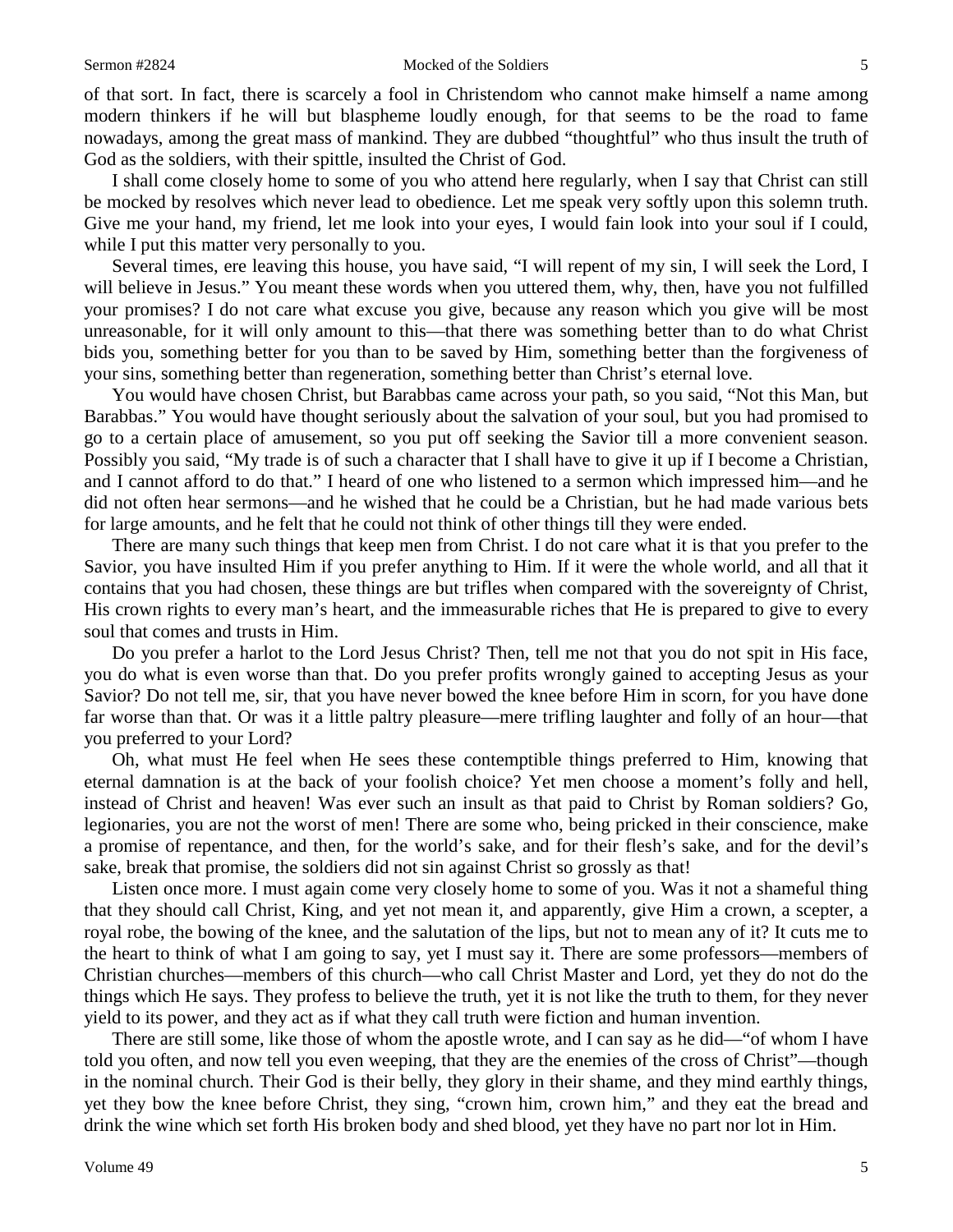It has always been so in the nominal church, and it will be so, I suppose, till Christ comes to separate the chaff from the wheat. But oh, how dreadful it is!

To insult Christ in the Roman guard room was bad enough, but to insult Him at the communion table is far worse. For a Roman soldier to spit in His face was bad enough, but to come and mingle with His people, call yourself His servant, and then to go deliberately to drink with the drunkard, or to be unchaste in your life, or dishonest in your trade, or false in your talk, or foul in your heart, is even more abominable. I know no milder word that can express the truth. To call Christ Master, and yet never to do His bidding—this is mockery and scorn of the worst possible kind, for it wounds Him at the very heart.

I was reading today, part of a Welsh sermon which struck me much. The preacher said, "Let all who are in this congregation avow their real master. I will first call upon the servants of the devil to own him. He is a fine master, and a glorious one to serve, and his service is joy and delight, now all of you who are serving him say, 'Amen. Glory be to the devil!' Say it." But nobody spoke.

"Now," said he, "don't be ashamed to own him whom you serve every day of your life, speak out and say, 'Glory be to my master, the devil!' or else hold your tongues forever." And still nobody spoke, so the minister said, "Then, I hope that, when I ask you to glorify Christ, you will speak." And they did speak, till the chapel seemed to ring again as they cried, "Glory be to Christ!"

That was good, but if I were to test you in a similar fashion, I feel tolerably certain that nobody here would own his master, if his master is the devil, and I am afraid that some of the devil's servants would join us in our hallelujahs to Christ. That is the mischief of it, the devil himself can use self-denial, and he can teach his servants to deny their master, and in that very way to do him the most honor.

O dear friends, be true to Christ, and whatever you do, never mock Him! There are many other things which you can do that will be much more profitable to you than mocking Christ. If God is God, serve Him, if Christ be your Master and Lord, honor Him, but if you do not mean to honor Him, do not call Him Master, for if you do, all your faults and sins will be laid at His door, and He will be dishonored through you.

Now I think that I hear somebody say, "I am afraid, sir, that I have mocked Christ, what am I to do?" Well, my answer is—Do not despair, because that would be mocking Him in another way, by doubting His power to save you. "I am inclined to throw it all up." Do not act so, for that would be to insult your Maker by another sin, namely, open revolt against Him. "What shall I do then?" Well, go and tell Him your grief and sorrow. He told His disciples to preach the Gospel first at Jerusalem, because that was where those soldiers lived, the very men who had mocked Him, and He prayed for His murderers, "Father, forgive them, for they know not what they do."

In a like manner, He presents His mercy to you first. Come to Him, then, and if you are conscious that you have mocked Him in any one of these ways that I have mentioned, say to yourself, "Then, if He will but forgive me, I will henceforth live all the more to His praise. I cannot wipe out my sin, but He can, and if He will do so, I will love Him much because I shall have had much forgiven, and I will spend and be spent to glorify His holy name."

My time has almost gone, so this must be my last remark. Whether we have mocked Christ or not, come, dear brothers and sisters, *let us now glorify Him*. This very hour let us crown Him with our heart's love and trust. Bring forth that royal crown—the crown of your love, of your trust, of your complete consecration to Him—and put it upon His head now, saying, "My Lord, my God, my King."

Now put the scepter into His hand by yielding absolute obedience to His will. Is there anything He bids you do? Do it. Is there anything He bids you give? Give it. Is there anything He bids you abstain from? Abstain from it. Put not a reed scepter into His hand, but give Him the entire control of your whole being. Let Him be your real Lord, reigning over your spirit, soul, and body.

What next? Bow before Him and worship in the quiet of your inmost heart. You need not bow your bodies, but let your spirits fall down before Him that sits upon the throne, and cry, "Unto him that loved us, and washed us from our sins in his own blood, and hath made us kings and priests unto God and his Father; to him be glory and dominion for ever and ever. Amen."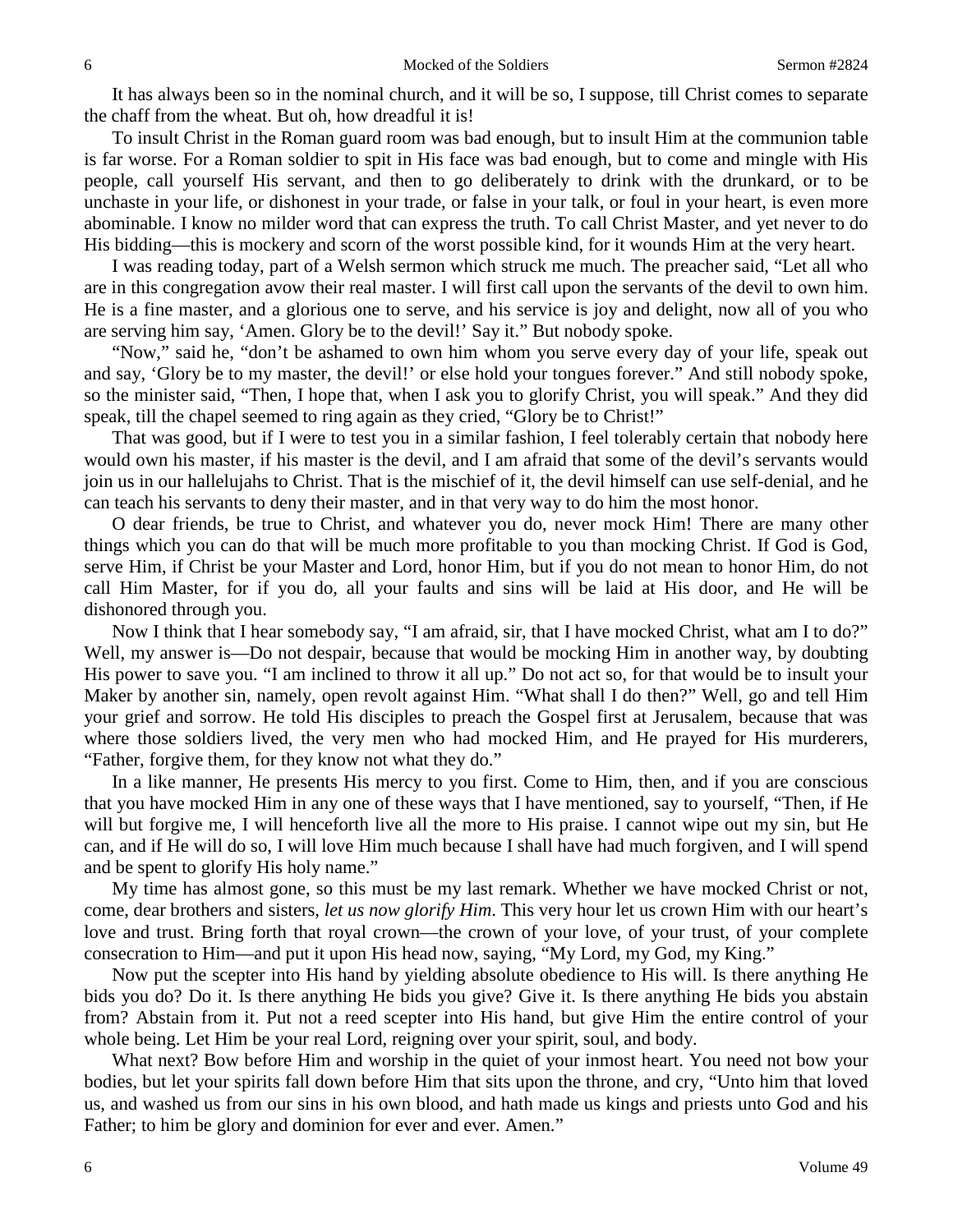And when you have worshipped Him, then proclaim Him King. As those soldiers said in mockery, "Hail, King of the Jews!" so now do you in real earnestness proclaim Him King of Jews and Gentiles, too. Go home and tell your friends that Jesus is King. Tell it out among the nations that "the Lord reigneth," as the old version has it, "reigneth from the tree." He has made His cross to be His throne, and there He reigns in majesty and in mercy. Tell it to your children, tell it to your servants, tell it to your neighbors, tell it in every place wherever you can be heard—that the Lord, even Jesus, reigns as King of kings and Lord of lords! Say to them, "Kiss the Son, lest he be angry, and ye perish from the way, when his wrath is kindled but a little."

And then, when you have proclaimed Him, kiss Him yourself. As the rough soldiers spat upon Him, so do you give to Him the kiss of homage and affection, saying, "Lord Jesus, You are mine forever and ever." Say, with the spouse, "I am my Beloved's, and my Beloved is mine." I suggest to you that each individual here, who loves his Lord much, should think of something fresh that he can do for Christ during this week—some special gift that you can bestow upon Him—some special action that you can do, which shall be quite new, and shall be only for Jesus, and altogether for Jesus, as an act of homage to His name.

I often wish that God's people were more inventive, like that woman who wanted greatly to honor Him, so she brought out her alabaster box and broke it, and poured the precious ointment upon His head. Think of something special that you can do for Christ, or give to Him.

A dear friend, now in heaven, but who used to worship in this place, had a son who had been a great scapegrace, and was, in fact, living a vicious life. He had been long away from his father, and his father did not know what to do about getting him home, for he had treated him very badly, marred his comfort and spoiled his home. But as I was preaching one night, this thought came to him, "I will find out tomorrow morning, where my son is, and I will go to him."

The father knew that the son was very angry with him, and very bitter against him, so he thought of a certain fruit, of which his son was very fond, and he sent him a basketful of it the next morning, and when the son received it, he said, "Then, my father still has some affection for me." And the next day the father called, and the day after he had him at home again, and that was the means of bringing the son to the Savior. He had worn himself out with vice, and he soon died, but his father told me that it was a great joy to his heart to think that he could have a good hope concerning his son. Had the son died away from home, had the father not sought him out, he would never have forgiven himself.

Now, he did that for Christ's sake, cannot some of you do a similar deed for the same reason? Is there any skeleton in your house? Is there any mischief you could set right, or have you anything you can give to your Lord and Master? Think, each one of you for himself or herself, what you can do, and inasmuch as Christ was so shamefully despised and rejected, seek to honor and glorify Him in the best way that you can, and He will accept your homage and your offering for His love's sake. May He help you so to do! Amen.

## **EXPOSITION BY C. H. SPURGEON**

### *MATTHEW 27:15-54, JOHN 18:28-38.*

We are now to read about our Lord before Pontius Pilate.

**Matthew Chapter 27. Verses 15-30.** *Now at that feast the governor was wont to release unto the people a prisoner, whom they would. And they had then a notable prisoner, called Barabbas. Therefore when they were gathered together, Pilate said unto them, Whom will ye that I release unto you? Barabbas, or Jesus which is called Christ? For he knew that for envy they had delivered him.* 

*When he was set down on the judgment seat, his wife sent unto him, saying, Have thou nothing to do*  with that just man: for I have suffered many things this day in a dream because of him. But the chief *priests and elders persuaded the multitude that they should ask for Barabbas, and destroy Jesus. The*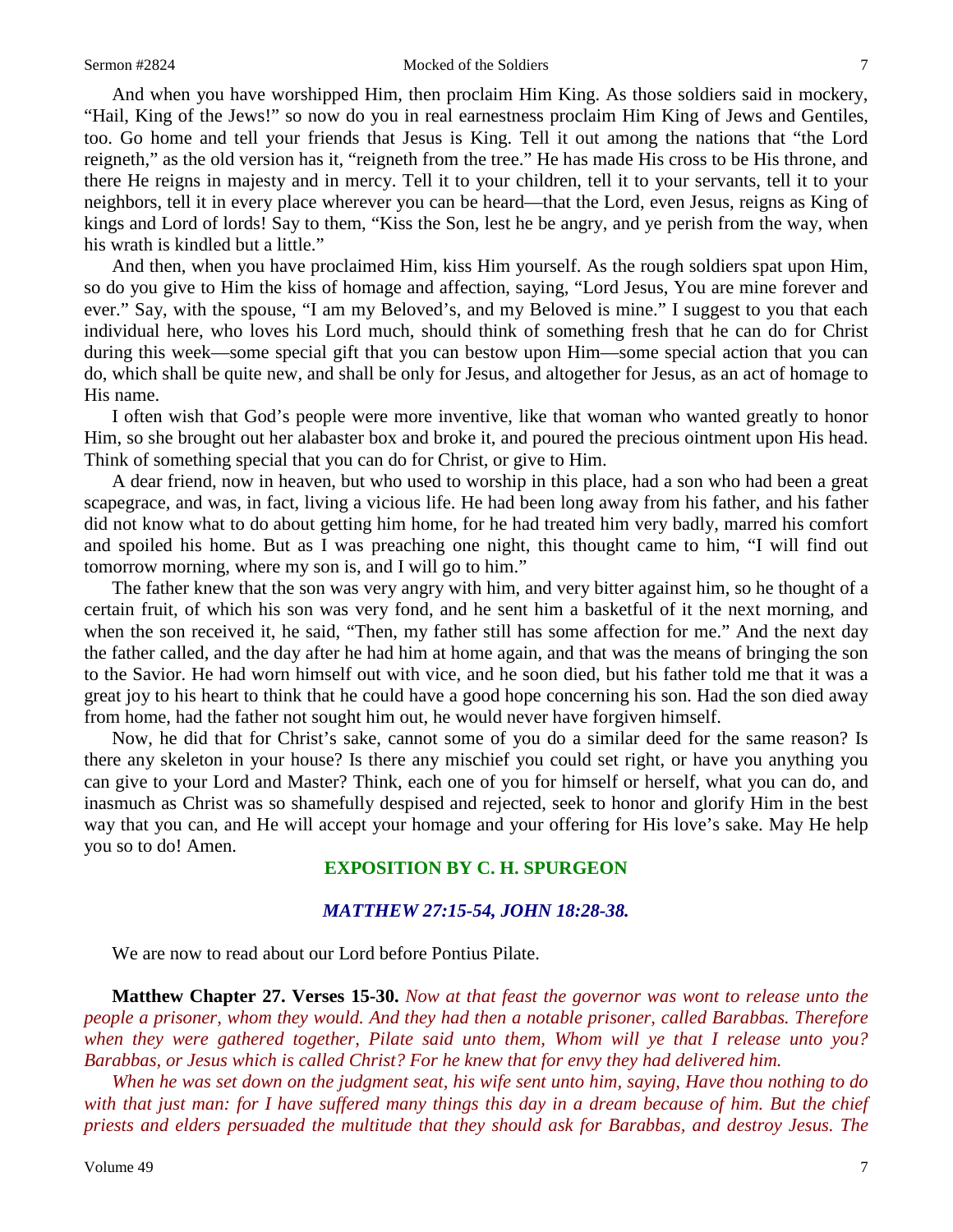*governor answered and said unto them, Whether of the twain will ye that I release unto you? They said, Barabbas. Pilate saith unto them, What shall I do then with Jesus which is called Christ? They all say unto him, Let him be crucified. And the governor said, Why, what evil hath he done? But they cried out the more, saying, Let him be crucified.* 

*When Pilate saw that he could prevail nothing, but that rather a tumult was made, he took water, and washed his hands before the multitude, saying, I am innocent of the blood of this just person: see ye to it. Then answered all the people, and said, His blood be on us, and on our children.* 

*Then released he Barabbas unto them: and when he had scourged Jesus, he delivered him to be crucified. Then the soldiers of the governor took Jesus into the common hall, and gathered unto him the whole band of soldiers. And they stripped him, and put on him a scarlet robe.* 

*And when they had platted a crown of thorns, they put it upon his head, and a reed in his right hand: and they bowed the knee before him, and mocked him, saying, Hail, King of the Jews! And they spit upon him, and took the reed, and smote him on the head.*

Surely, mockery could have gone no further, we marvel at the boldness and ingenuity of their scorn. Oh, that we were half as earnest in seeking to honor Him—as careful to think of everything that might make our homage perfect. But we, alas! too often fail to give Him due honor and glory, even when others are all aflame with zeal to insult Him.

**31.** *And after that they had mocked him, they took the robe off from him, and put his own raiment on him, and led him away to crucify him.*

Perhaps they were afraid that He would die from sheer exhaustion, and so, with a cruel mercy, they would keep Him alive for the infliction of further tortures.

**32.** *And as they came out, they found a man of Cyrene, Simon by name: him they compelled to bear his cross.*

Any one of us might well have wished to have been Simon, yet we need not envy him. There is a cross for every one who is a follower of the Crucified, may we have grace to carry it after Him!

**33-34.** *And when they were come unto a place called Golgotha, that is to say, a place of a skull, they gave him vinegar to drink mingled with gall: and when he had tasted thereof, he would not drink.*

He wholly abstained from that which might have lessened His pain. He came to suffer, and He intended to go through with all that He had undertaken. He would do nothing that would blunt the edge of the sacrificial knife. He forbids not the soothing draught to other sufferers who are in pain, but as for Himself, He will not partake of it.

**35-37.** *And they crucified him, and parted his garment, casting lots: that it might be fulfilled which was spoken by the prophet, They parted my garments among them, and upon my vesture did they cast lots. And sitting down they watched him there; and set up over his head his accusation written, THIS IS JESUS THE KING OF THE JEWS.*

And so He is, and so He shall be—King of the Jews even on that cross, and never so royal as when He had surrendered everything for love of those whom He came to redeem.

**38-43.** *Then were there two thieves crucified with him, one on the right hand, and another on the left. And they that passed by reviled him, wagging their heads, and saying, Thou that destroyeth the temple, and buildest it in three days, save thyself. If thou be the Son of God, come down from the cross. Likewise also the chief priest mocking him, with the scribes and elders, said, He saved others; himself he cannot save. If he be the King of Israel, let him now come down from the cross, and we will believe him. He trusted in God; let him deliver him now, if he will have him: for he said, I am the Son of God.*

What pain this taunt must have caused to the Savior! Because He is so pure, and never yields to temptation, we are very apt to forget that temptation was really temptation even to Him, and that it grieved His pure and holy soul thus to be tempted to turn aside from the path of perfect trust in His Father, and complete obedience to Him. No doubt the pain of temptation is in inverse ratio to our willingness to yield to it. When we yield to temptation, we feel a pleasure in it, but when we are horrified at it, and start back from it, then we feel the pain of it. Oh, for a mind and heart, so perfectly